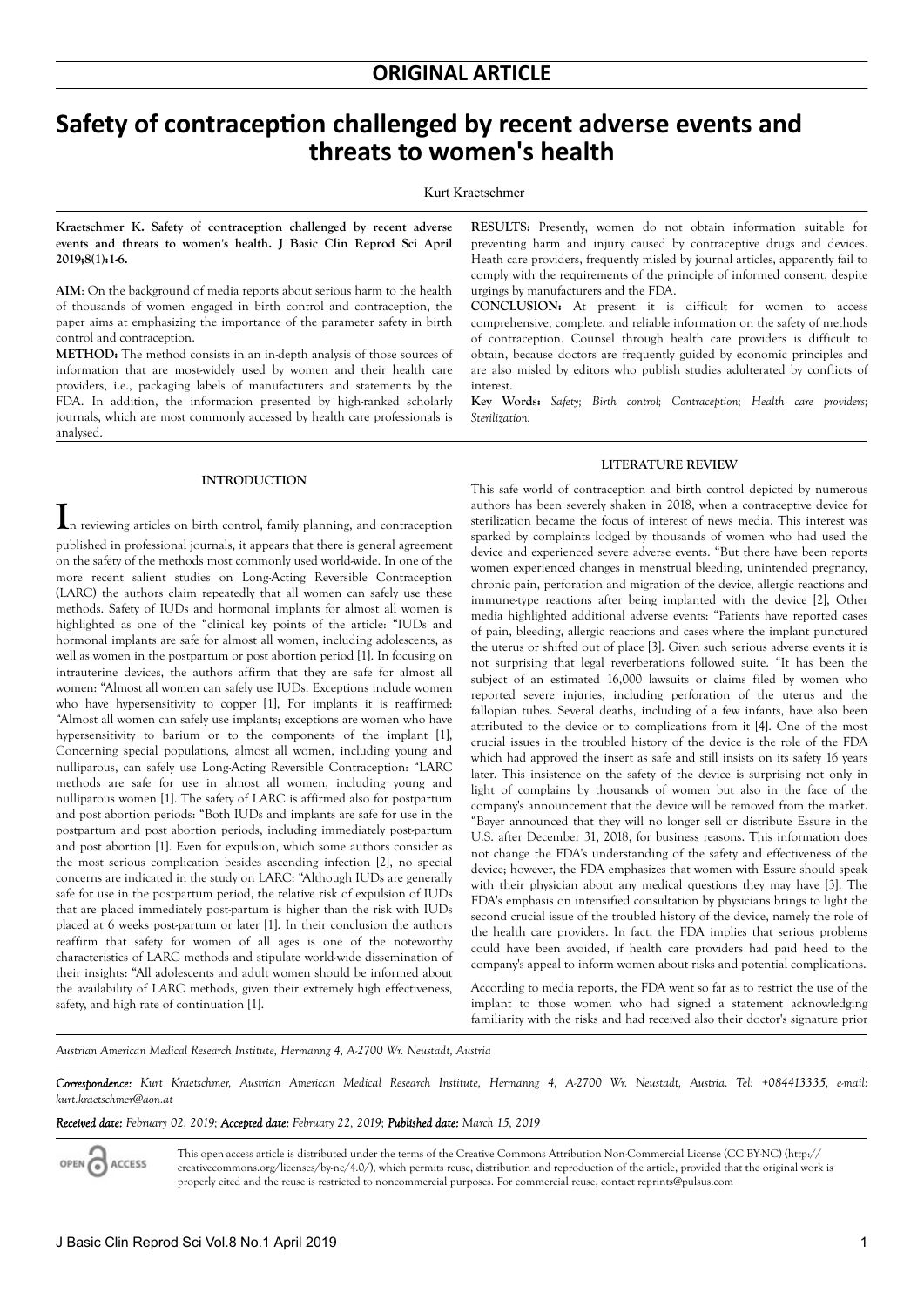# **Kraetschmer**

to insertion. The Food and Drug Administration said only women who read and have the opportunity to sign a brochure about the risks of the device will be able to receive the implant made by Bayer. The checklist of risks must also be signed by the woman's doctor [3].

As can be seen, the lack of cooperation on the part of health care providers has been the target of critique by both, the FDA and the producing company. Apparently, women choosing the implant for permanent contraception were not adequately informed about adverse events, risks, and possible complications. "'Despite previous efforts to alert women to the potential complications of Assure, we know that some patients still aren't receiving this important information,' said FDA Commissioner Scott Gottlieb, in a statement. 'That is simply unacceptable [3].

In describing the prevailing lack of information as "unacceptable "the FDA implicitly refers to the ethical obligation of health care providers to honor the principle of "informed consent. "This principle emphasizes the patient's right to obtain comprehensive and comprehensible information so that she is enabled "to make an intelligent choice [5]. Apparently, in the case of the sterilization insert, this principle was gravely neglected, and women could not make an intelligent choice but remained ignorant of highly important information that should have been conveyed to them.

The principle of informed consent brings a third issue to the forefront, i.e., the quality of information provided by manufacturers. In the case of the controversial tubal insert for permanent contraception, the manufacturer was criticized by a member of the consumer advocacy group that the information provided is "too lengthy, too technical and confusing. "

"'How many people do you know who would carefully read a 22-page document before signing it?' said Diana Zuckerman, president of the National Centre for Health Research, a consumer advocacy group. In addition to being much too long and technical, the information provided will be confusing to many consumers [3].

#### **DISCUSSION**

Given that the manufacturer's information is judged inappropriate, given the FDA's role in approving products as safe, and given critical comments regarding the lack of cooperation on the part of physicians three crucial issues must be examined.

First: Is information provided by producing companies adequate for the consumer to recognize adverse events, risks, and complications?

**Second:** Can the judgments on safety made by the FDA be trusted?

**Third:** Are physicians willing or in a position to counsel their patients in conformity with the bioethical principle of informed consent?

# **Adverse events, risks, and complications of permanent contraception by means of sterilization**

The mechanism of action of the above-mentioned controversial device for permanent contraception is remotely comparable to tubal sterilization. Routinely, tubal sterilization is performed as laparoscopic coagulation in the area of the tubal isthmus on both sides [6]. Press reports describe a somewhat similar procedure when they specify that the insert made of a nickel alloy and a polyester-like fibre causes scar tissue to form and this tissue inhibits contact between the sperm and the ovum.

"The Essure implant consists of two small coils made of a nickel alloy and a polyester-like /sic! fiber. It is placed through the vagina into the fallopian tubes and is designed to create an inflammatory response that causes scar tissue to form, blocking the tubes [4]. In contrast to laparoscopic sterilization, this device does not require general an aesthetic or surgery. "It does not require general anaesthetic or surgery, unlike laparoscopic sterilization [4].

Obviously, the underlying physiological reasoning is avoidance of fertilization, i.e., contact between sperms and ovum. Physiologically speaking, 50-100 sperms reach the ovum, and many of them contact the zona pellucida, a membranous structure that surrounds the ovum. During the so-called acrosomal reaction the acrosome, a lysosome like organelle on

the head of the sperm, breaks down and "various enzymes are released, including the trypsin-like protease acrosin [7].

As can be seen from the above-mentioned media reports, the aversion of this process through a scar tissue that prevents contact between the ovum and the sperm has given rise to severe adverse reactions. Concerning the physiological explanation for the mechanism of action the question arises as to whether the infliction of a wound is an ethically justifiable procedure. The manufacturer argues that the necessary information about adverse events had been provided and that health care providers had been urged to inform patients accordingly.

In fact, the FDA offers comprehensible information by identifying the population for which the device might be suited and by insisting on its efficacy and safety. The reader can be expected to understand that the device is a permanent form of birth control, which is not appropriate for all women of child-bearing age. The FDA also specifies for whom the device might be a suitable option, namely for those women who do not plan do have any more children, who desire not only a reversible but a permanent form of birth control, who prefer a sterilization procedure that does not require an incision or general anesthesia (some gynecologists may administer a local, i.e., numbing anesthetic to reduce potential discomfort during the implantation), and those who are interested in a permanent birth control which does not include hormones [8].

The FDA also warns that the inserted device is not immediately effective in preventing pregnancy. Thus, another form of birth control must be implemented to prevent pregnancy until a confirmation test has been performed. This confirmation test verifying that the inserts are positioned correctly is performed three months subsequent to Assure placement [8] of ectopic pregnancy, dislocation and migration to the abdominal or pelvic cavity. Neglect of these risks might be the reason that the FDA feels justified to insist – despite evidence-based threats to the health of thousands of women on the "safety "of the device. Additional shortcomings in information on contraception provided by the FDA have been analysed recently in a scholarly study on women's rights to obtain complete information regarding birth control and contraception [9].

The deficits of the FDA information become particularly conspicuous in light of the information provided by the manufacturer who addresses not only the confirmation test but also long-term risks. As one of the Essure Confirmation Tests (a modified HSG) necessitates an x-ray, the patient is informed that she will be exposed to very low levels of radiation. According to the manufacturer, some patients can experience nausea and/or vomiting, dizziness and/or fainting, cramping, pain or discomfort. In rare cases, it is specified, a patient will experience spotting and/or infection [10].

As to the long-term risks, the manufacturer explains that pain (acute or persistent) of varying intensity and duration can occur and persist subsequent to placement of the device. Women with a history of pain are more likely to experience such discomfort. The manufacturer also mentions reports according to which the insert had been located in the lower abdomen and pelvis. In such a case, the contraceptive efficacy of the device can no longer be guaranteed. Allergic reactions are also mentioned. "Patients with known hypersensitivity to any of the components of the Essure system may experience an allergic reaction to the insert. In addition, some patients may develop an allergy to nickel or other components of the insert following placement [10]. Symptoms in women using the device may be associated with an allergic reaction including hives, rash, swelling and itching. One of the most serious adverse events that might occur is ectopic pregnancy, and the manufacturer appropriately stresses the life-threatening character of such a condition: "This can be life-threatening. If insert removal is indicated, surgery will be necessary [10].

In addition to emphasizing compliance with FDA requirements, the manufacturer also issued special safety information. In a warning, attention is drawn to some severe adverse events, including perforation of the uterus and/or fallopian tubes, localization of the device in the abdominal or pelvic cavity, persistent pain, and suspected allergic or hypersensitivity reactions. "If the device needs to be removed to address such an adverse event, a surgical procedure will be required. This information should be shared with